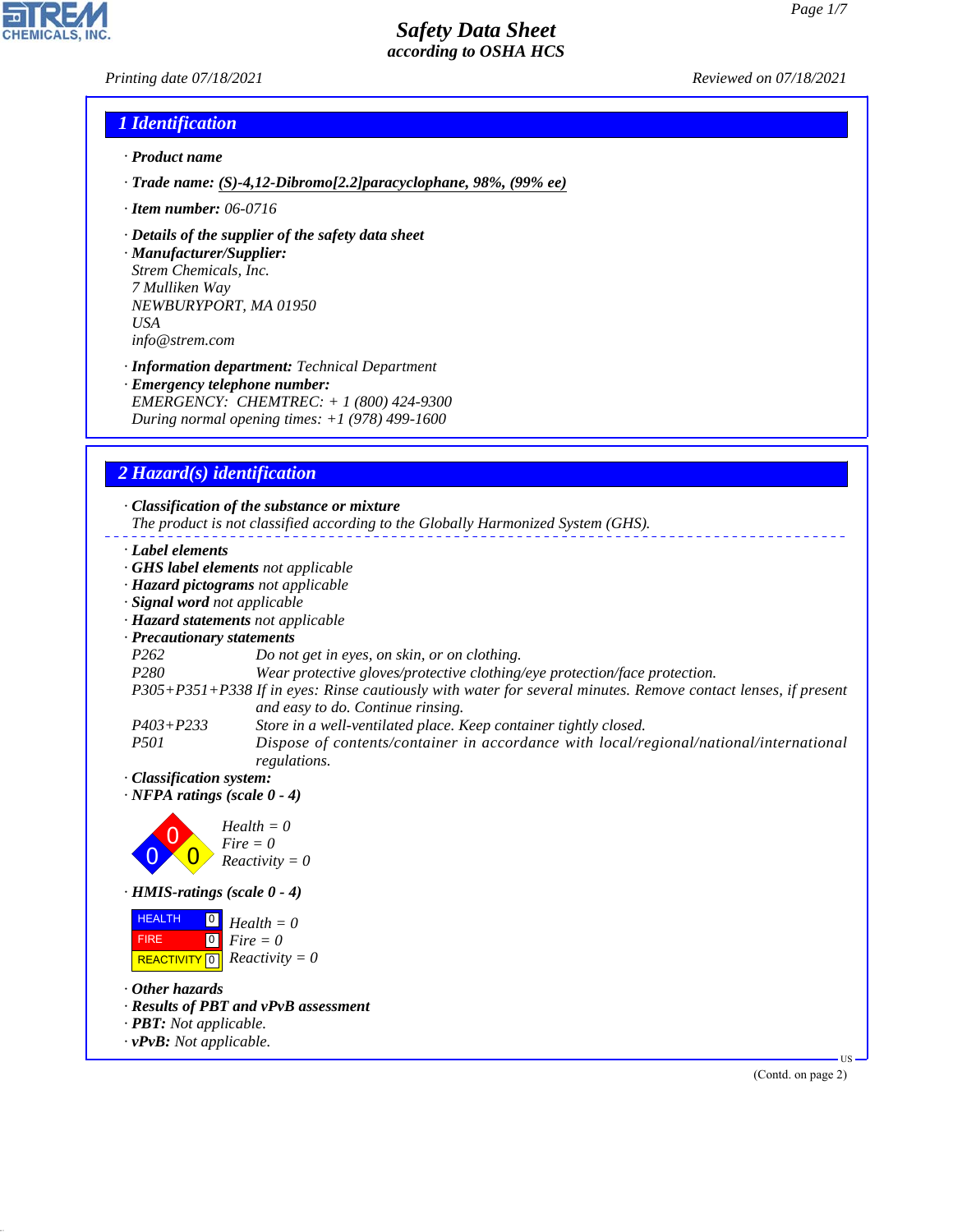*Printing date 07/18/2021 Reviewed on 07/18/2021*

*Trade name: (S)-4,12-Dibromo[2.2]paracyclophane, 98%, (99% ee)*

(Contd. of page 1)

#### *3 Composition/information on ingredients*

- *· Chemical characterization: Mixtures*
- *· Description: Mixture of the substances listed below with nonhazardous additions.*
- *· Dangerous components: not applicable*

#### *4 First-aid measures*

- *· Description of first aid measures*
- *· General information: No special measures required.*
- *· After inhalation: Supply fresh air; consult doctor in case of complaints.*
- *· After skin contact: Generally the product does not irritate the skin.*
- *· After eye contact: Rinse opened eye for several minutes under running water. Then consult a doctor.*
- *· After swallowing: If symptoms persist consult doctor.*
- *· Information for doctor:*
- *· Most important symptoms and effects, both acute and delayed No further relevant information available.*
- *· Indication of any immediate medical attention and special treatment needed*
- *No further relevant information available.*

### *5 Fire-fighting measures*

- *· Extinguishing media*
- *· Suitable extinguishing agents: Use fire fighting measures that suit the environment.*
- *· Special hazards arising from the substance or mixture No further relevant information available.*
- *· Advice for firefighters*
- *· Protective equipment: No special measures required.*

## *6 Accidental release measures*

- *· Personal precautions, protective equipment and emergency procedures Not required.*
- *· Environmental precautions: No special measures required.*
- *· Methods and material for containment and cleaning up:*
- *Absorb with liquid-binding material (sand, diatomite, acid binders, universal binders, sawdust). Dispose contaminated material as waste according to item 13.*
- *· Reference to other sections*
- *See Section 7 for information on safe handling.*
- *See Section 8 for information on personal protection equipment.*
- *See Section 13 for disposal information.*
- *· Protective Action Criteria for Chemicals*

#### *· PAC-1:*

*None of the ingredients is listed.*

#### *· PAC-2:*

*None of the ingredients is listed.*

*· PAC-3:*

44.1.1

*None of the ingredients is listed.*

(Contd. on page 3)

US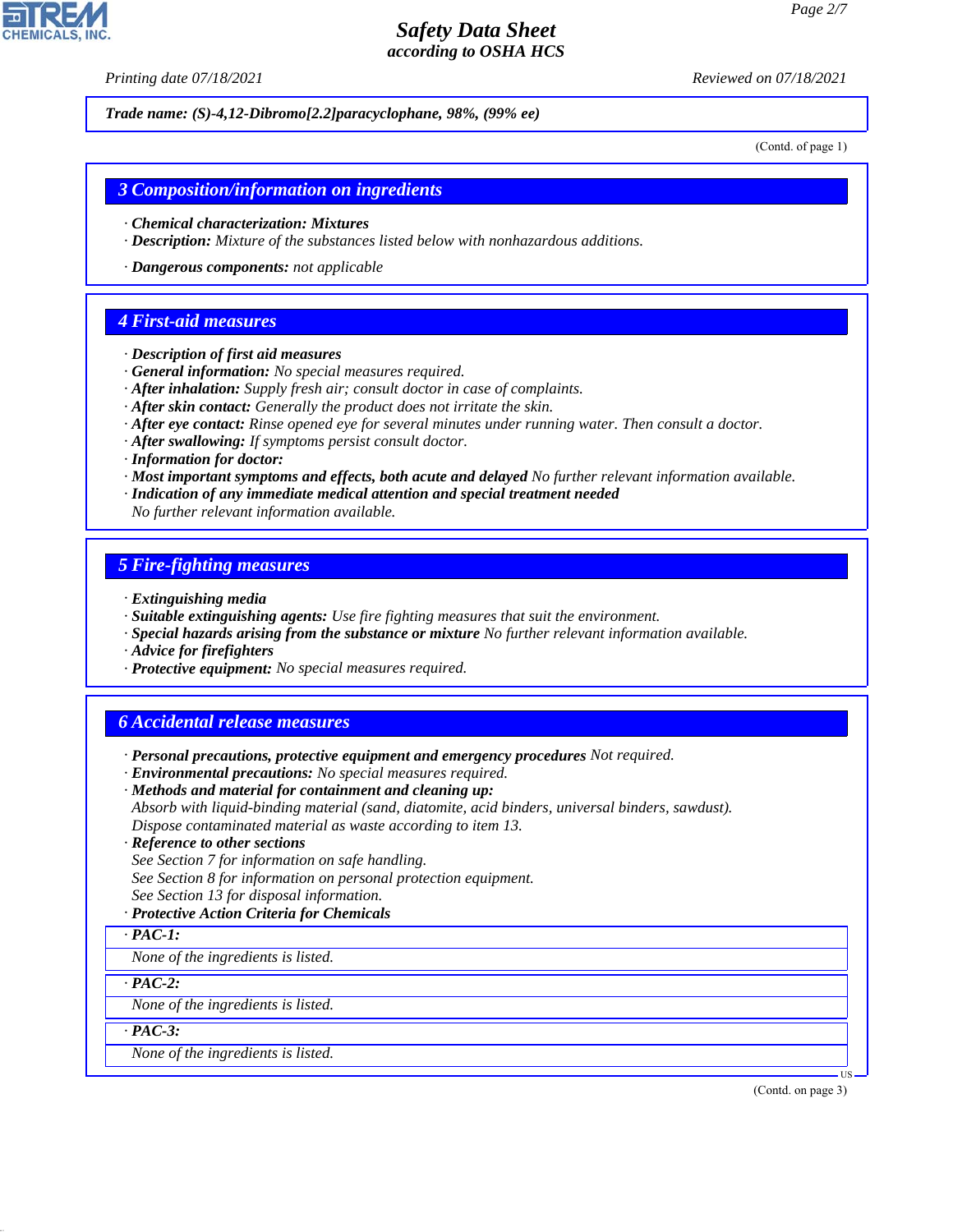*Printing date 07/18/2021 Reviewed on 07/18/2021*

*Trade name: (S)-4,12-Dibromo[2.2]paracyclophane, 98%, (99% ee)*

(Contd. of page 2)

### *7 Handling and storage*

- *· Handling:*
- *· Precautions for safe handling No special measures required.*
- *· Information about protection against explosions and fires: No special measures required.*
- *· Conditions for safe storage, including any incompatibilities*
- *· Storage:*
- *· Requirements to be met by storerooms and receptacles: No special requirements.*
- *· Information about storage in one common storage facility: Not required.*
- *· Further information about storage conditions: None.*
- *· Specific end use(s) No further relevant information available.*

### *8 Exposure controls/personal protection*

*· Additional information about design of technical systems: No further data; see item 7.*

- *· Control parameters*
- *· Components with limit values that require monitoring at the workplace:*
- *The product does not contain any relevant quantities of materials with critical values that have to be monitored at the workplace.*
- *· Additional information: The lists that were valid during the creation were used as basis.*
- *· Exposure controls*
- *· Personal protective equipment:*
- *· General protective and hygienic measures:*
- *The usual precautionary measures for handling chemicals should be followed.*
- *· Breathing equipment: Not required.*
- *· Protection of hands:*



\_S*Protective gloves*

*The glove material has to be impermeable and resistant to the product/ the substance/ the preparation. Due to missing tests no recommendation to the glove material can be given for the product/ the preparation/ the chemical mixture.*

*Selection of the glove material on consideration of the penetration times, rates of diffusion and the degradation · Material of gloves*

*The selection of the suitable gloves does not only depend on the material, but also on further marks of quality and varies from manufacturer to manufacturer. As the product is a preparation of several substances, the resistance of the glove material can not be calculated in advance and has therefore to be checked prior to the application.*

*· Penetration time of glove material*

*The exact break through time has to be found out by the manufacturer of the protective gloves and has to be observed.*

*· Eye protection: Goggles recommended during refilling.*

### *9 Physical and chemical properties*

- *· Information on basic physical and chemical properties*
- *· General Information*
- *· Appearance:*

44.1.1

*Form: Powder*



US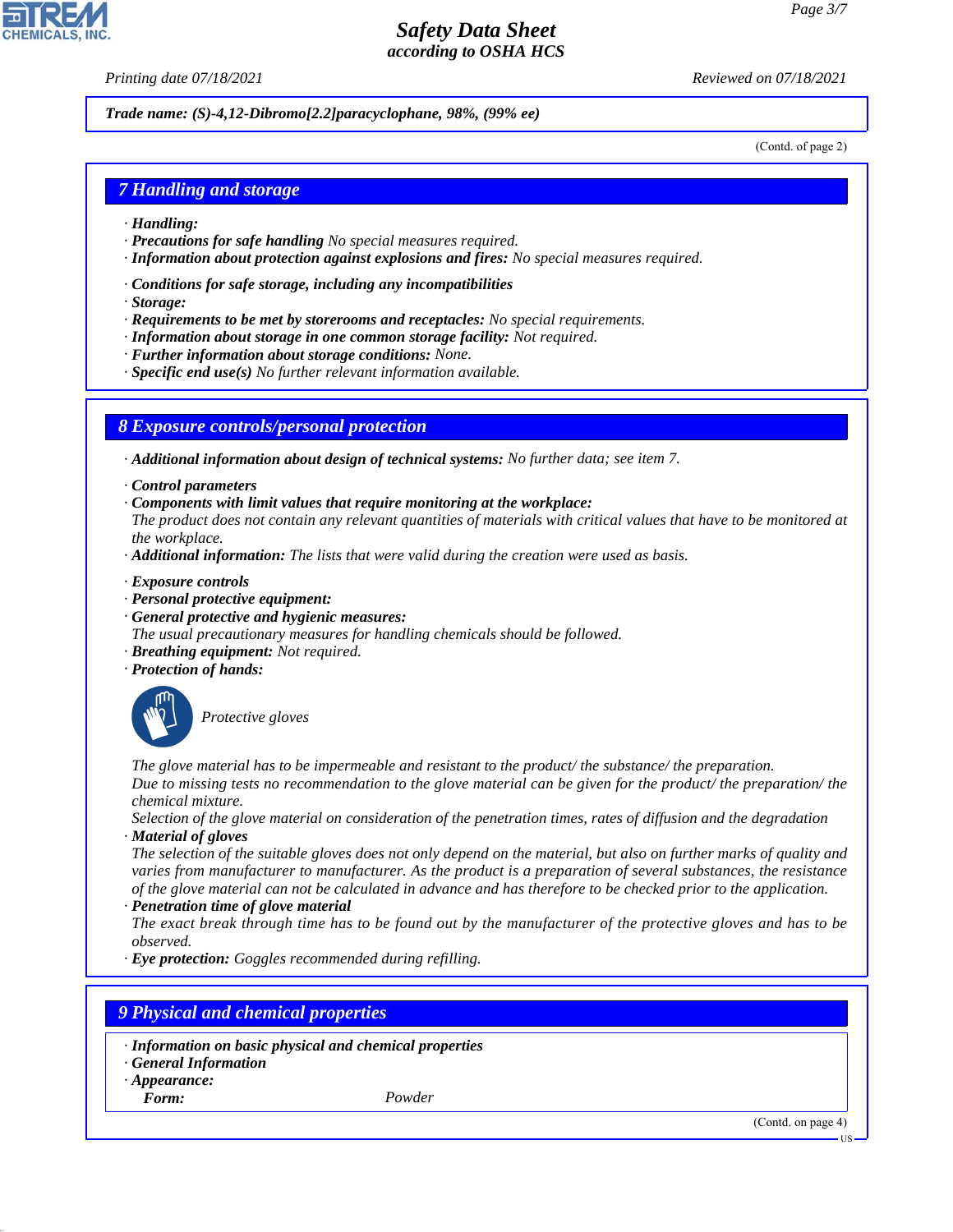*Printing date 07/18/2021 Reviewed on 07/18/2021*

*Trade name: (S)-4,12-Dibromo[2.2]paracyclophane, 98%, (99% ee)*

|                                                            |                                               | (Contd. of page 3) |
|------------------------------------------------------------|-----------------------------------------------|--------------------|
| Color:                                                     | Whitish                                       |                    |
| · Odor:                                                    | Characteristic                                |                    |
| · Odor threshold:                                          | Not determined.                               |                    |
| $\cdot$ pH-value:                                          | Not determined.                               |                    |
| Change in condition                                        |                                               |                    |
| <b>Melting point/Melting range:</b>                        | Undetermined.                                 |                    |
| <b>Boiling point/Boiling range:</b>                        | Undetermined.                                 |                    |
| · Flash point:                                             | Not applicable.                               |                    |
| · Flammability (solid, gaseous):                           | Not determined.                               |                    |
| · Ignition temperature:                                    |                                               |                    |
| <b>Decomposition temperature:</b>                          | Not determined.                               |                    |
| · Auto igniting:                                           | Product is not selfigniting.                  |                    |
| · Danger of explosion:                                     | Product does not present an explosion hazard. |                    |
| · Explosion limits:                                        |                                               |                    |
| Lower:                                                     | Not determined.                               |                    |
| <b>Upper:</b>                                              | Not determined.                               |                    |
| · Vapor pressure:                                          | Not determined.                               |                    |
| $\cdot$ Density:                                           | Not determined.                               |                    |
| · Relative density                                         | Not determined.                               |                    |
| · Vapor density                                            | Not determined.                               |                    |
| $\cdot$ Evaporation rate                                   | Not determined.                               |                    |
| · Solubility in / Miscibility with                         |                                               |                    |
| Water:                                                     | Not miscible or difficult to mix.             |                    |
| · Partition coefficient (n-octanol/water): Not determined. |                                               |                    |
| · Viscosity:                                               |                                               |                    |
| Dynamic:                                                   | Not determined.                               |                    |
| Kinematic:                                                 | Not determined.                               |                    |
| · Solvent content:                                         |                                               |                    |
| Organic solvents:                                          | $0.0\%$                                       |                    |
| <b>VOC</b> content:                                        | 0.0 g/l / 0.00 lb/gl                          |                    |
| Other information                                          | No further relevant information available.    |                    |

# *10 Stability and reactivity*

*· Reactivity No further relevant information available.*

*· Chemical stability*

44.1.1

*· Thermal decomposition / conditions to be avoided: No decomposition if used according to specifications.*

*· Possibility of hazardous reactions No dangerous reactions known.*

*· Conditions to avoid No further relevant information available.*

*· Incompatible materials: No further relevant information available.*

*· Hazardous decomposition products: No dangerous decomposition products known.*

(Contd. on page 5)

US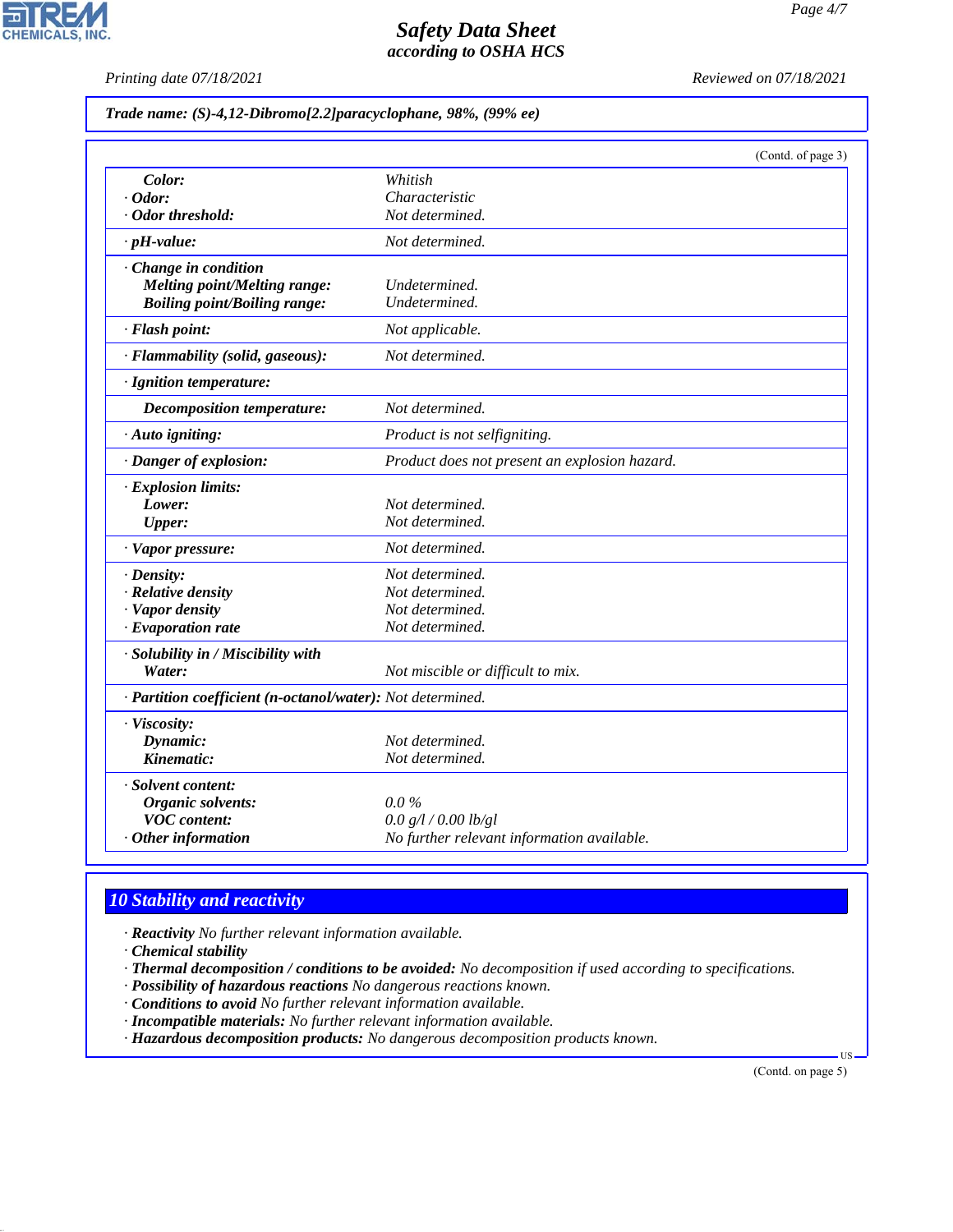*Printing date 07/18/2021 Reviewed on 07/18/2021*

#### *Trade name: (S)-4,12-Dibromo[2.2]paracyclophane, 98%, (99% ee)*

(Contd. of page 4)

### *11 Toxicological information*

- *· Information on toxicological effects*
- *· Acute toxicity:*
- *· Primary irritant effect:*
- *· on the skin: No irritant effect.*
- *· on the eye: No irritating effect.*
- *· Sensitization: No sensitizing effects known.*
- *· Additional toxicological information:*

*The product is not subject to classification according to internally approved calculation methods for preparations:*

*When used and handled according to specifications, the product does not have any harmful effects according to our experience and the information provided to us.*

#### *· Carcinogenic categories*

*· IARC (International Agency for Research on Cancer)*

*None of the ingredients is listed.*

*· NTP (National Toxicology Program)*

*None of the ingredients is listed.*

*· OSHA-Ca (Occupational Safety & Health Administration)*

*None of the ingredients is listed.*

#### *12 Ecological information*

- *· Toxicity*
- *· Aquatic toxicity: No further relevant information available.*
- *· Persistence and degradability No further relevant information available.*
- *· Behavior in environmental systems:*
- *· Bioaccumulative potential No further relevant information available.*
- *· Mobility in soil No further relevant information available.*
- *· Additional ecological information:*
- *· General notes: Not known to be hazardous to water.*
- *· Results of PBT and vPvB assessment*
- *· PBT: Not applicable.*
- *· vPvB: Not applicable.*
- *· Other adverse effects No further relevant information available.*

### *13 Disposal considerations*

- *· Waste treatment methods*
- *· Recommendation: Disposal must be made according to official regulations.*

*· Uncleaned packagings:*

*· Recommendation: Disposal must be made according to official regulations.*

## *14 Transport information*

*· UN-Number*

44.1.1

*· DOT, ADN, IMDG, IATA not regulated*

(Contd. on page 6)

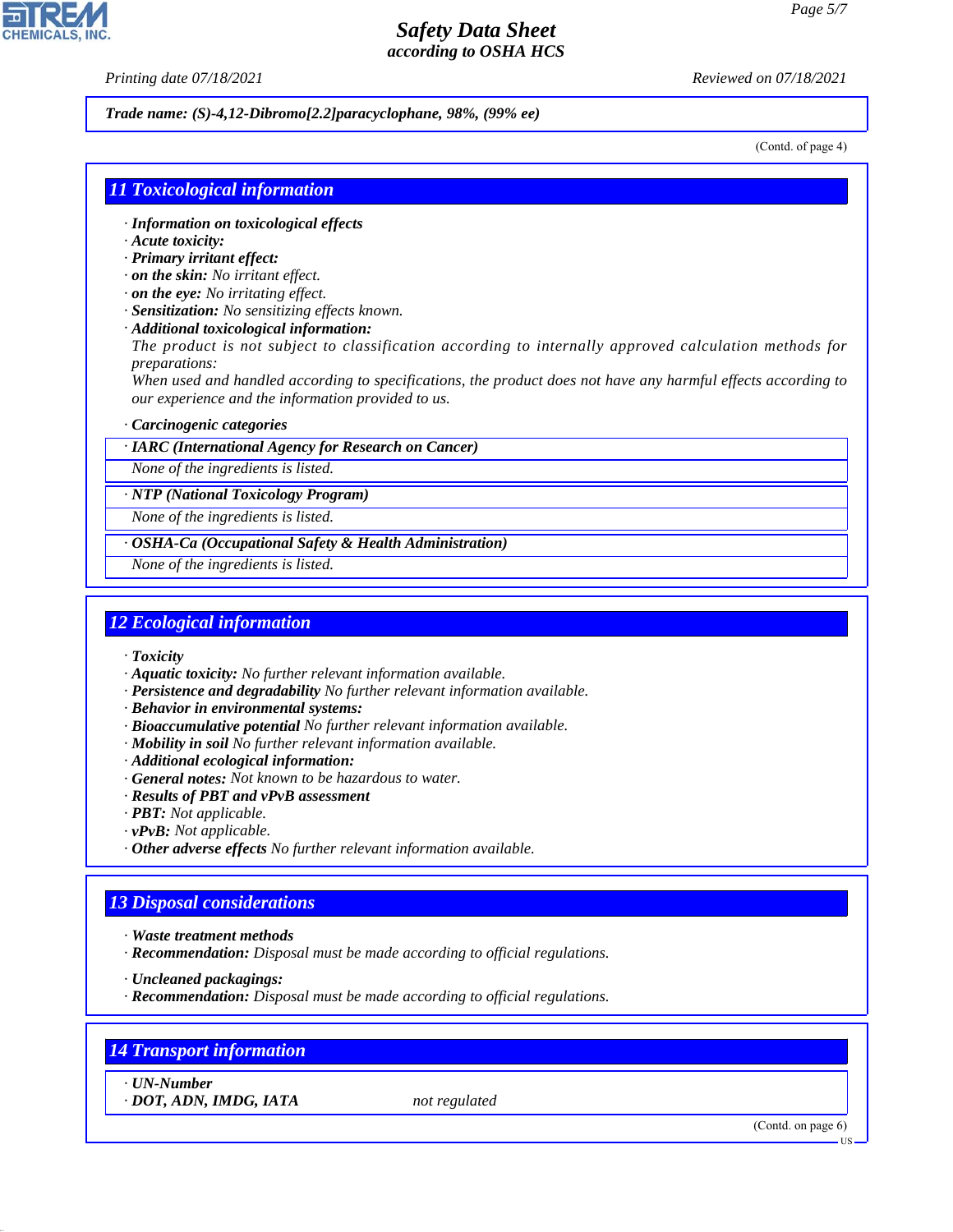**CHEMICALS, INC.** 

*Printing date 07/18/2021 Reviewed on 07/18/2021*

*Trade name: (S)-4,12-Dibromo[2.2]paracyclophane, 98%, (99% ee)*

|                                                                                     |                 | (Contd. of page 5) |
|-------------------------------------------------------------------------------------|-----------------|--------------------|
| $\cdot$ UN proper shipping name<br>· DOT, ADN, IMDG, IATA                           | not regulated   |                    |
| $\cdot$ Transport hazard class(es)                                                  |                 |                    |
| · DOT, ADN, IMDG, IATA<br>· Class                                                   | not regulated   |                    |
| · Packing group<br>· DOT, IMDG, IATA                                                | not regulated   |                    |
| · Environmental hazards:                                                            | Not applicable. |                    |
| · Special precautions for user                                                      | Not applicable. |                    |
| · Transport in bulk according to Annex II of<br><b>MARPOL73/78 and the IBC Code</b> | Not applicable. |                    |
| · UN "Model Regulation":                                                            | not regulated   |                    |

# *15 Regulatory information*

*· Safety, health and environmental regulations/legislation specific for the substance or mixture · Sara*

*· Section 355 (extremely hazardous substances):*

*None of the ingredients is listed.*

*· Section 313 (Specific toxic chemical listings):*

*None of the ingredients is listed.*

*· TSCA (Toxic Substances Control Act):*

*None of the ingredients is listed.*

*· Proposition 65*

*· Chemicals known to cause cancer:*

*None of the ingredients is listed.*

*· Chemicals known to cause reproductive toxicity for females:*

*None of the ingredients is listed.*

*· Chemicals known to cause reproductive toxicity for males:*

*None of the ingredients is listed.*

*· Chemicals known to cause developmental toxicity:*

*None of the ingredients is listed.*

*· Carcinogenic categories*

*· EPA (Environmental Protection Agency)*

*None of the ingredients is listed.*

*· TLV (Threshold Limit Value established by ACGIH)*

*None of the ingredients is listed.*

*· NIOSH-Ca (National Institute for Occupational Safety and Health)*

*None of the ingredients is listed.*

*· GHS label elements not applicable*

*· Hazard pictograms not applicable*

*· Signal word not applicable*

44.1.1